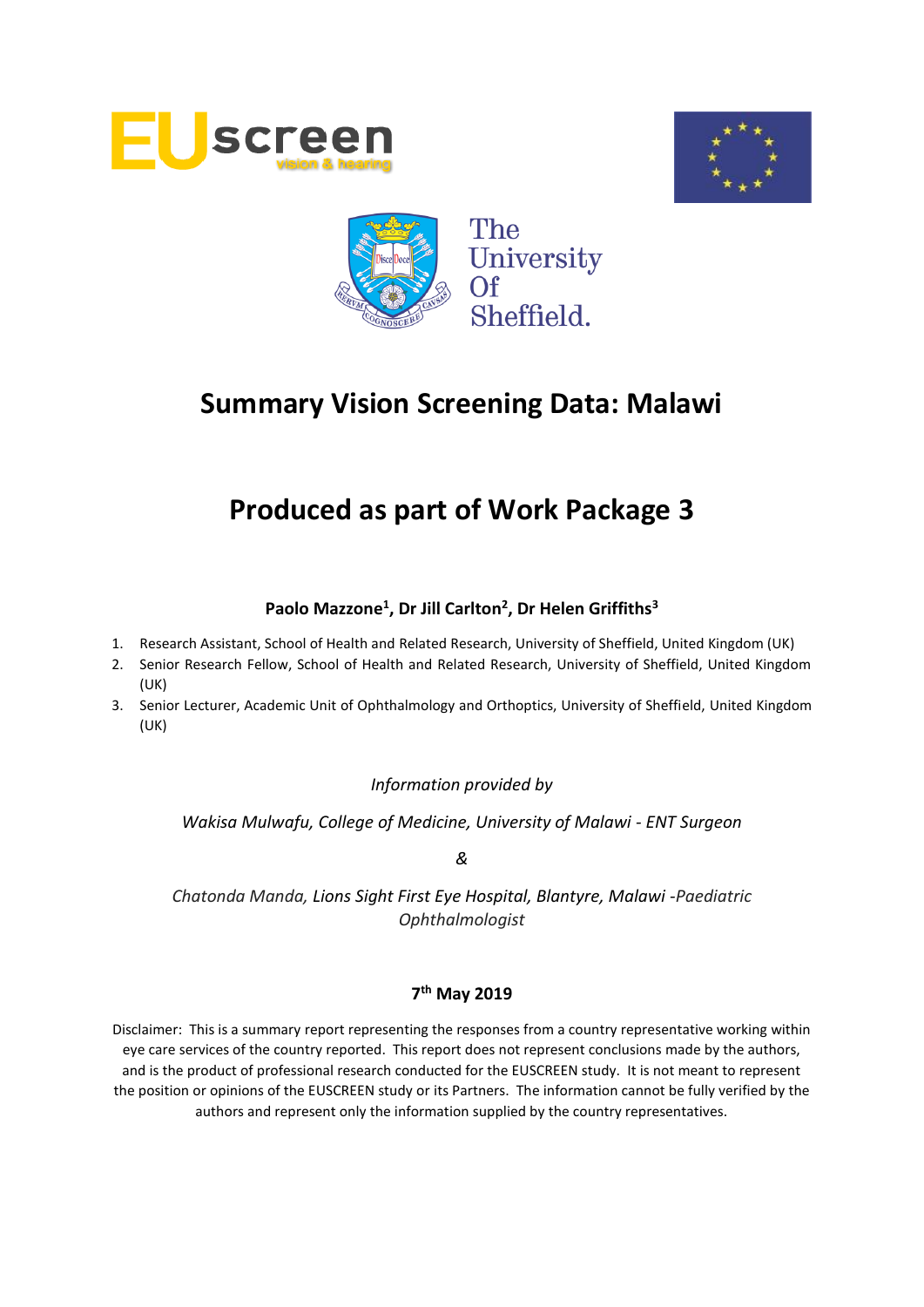



This project has received funding from the European Union's Horizon 2020 research and innovation programme under Grant Agreement No 733352

#### **Contents**

| 1.                |                                    | Glossary of Terms<br>iii                    |    |  |  |  |  |
|-------------------|------------------------------------|---------------------------------------------|----|--|--|--|--|
| 2.                | Abbreviations                      |                                             |    |  |  |  |  |
| 3.                | Population and Healthcare Overview |                                             |    |  |  |  |  |
| 4.                |                                    | Vision Screening Commissioning and Guidance |    |  |  |  |  |
|                   | Screening programme<br>5.          |                                             |    |  |  |  |  |
|                   | 5.1                                | Vision screening - Preterm babies           | 4  |  |  |  |  |
|                   | 5.2                                | Vision screening - Birth to 3 months        | 4  |  |  |  |  |
|                   | 5.3                                | Vision screening - 3 months to 36 months    | 4  |  |  |  |  |
|                   | 5.4                                | Vision screening - 36 months to 7 years.    | 4  |  |  |  |  |
| 6.                |                                    | <b>Automated Screening</b>                  | 9  |  |  |  |  |
| 7.                |                                    | Provision for Visually Impaired             | 10 |  |  |  |  |
| 8.                |                                    | Knowledge of existing screening programme   | 11 |  |  |  |  |
|                   | 8.1                                | Prevalence/Diagnosis                        | 11 |  |  |  |  |
|                   | 8.2                                | Coverage                                    | 11 |  |  |  |  |
|                   | 8.3                                | Screening evaluation                        | 11 |  |  |  |  |
|                   | 8.4                                | <b>Treatment success</b>                    | 11 |  |  |  |  |
| 9.                |                                    | Costs of vision screening in children       | 12 |  |  |  |  |
|                   | 9.1                                | Cost of vision screening                    | 12 |  |  |  |  |
|                   | 9.2                                | Cost of treatment for amblyopia             | 12 |  |  |  |  |
|                   | 9.3                                | Cost of Treatment for strabismus            | 12 |  |  |  |  |
|                   | 9.4                                | Cost of treatment for cataract.             | 12 |  |  |  |  |
| References<br>10. |                                    |                                             | 13 |  |  |  |  |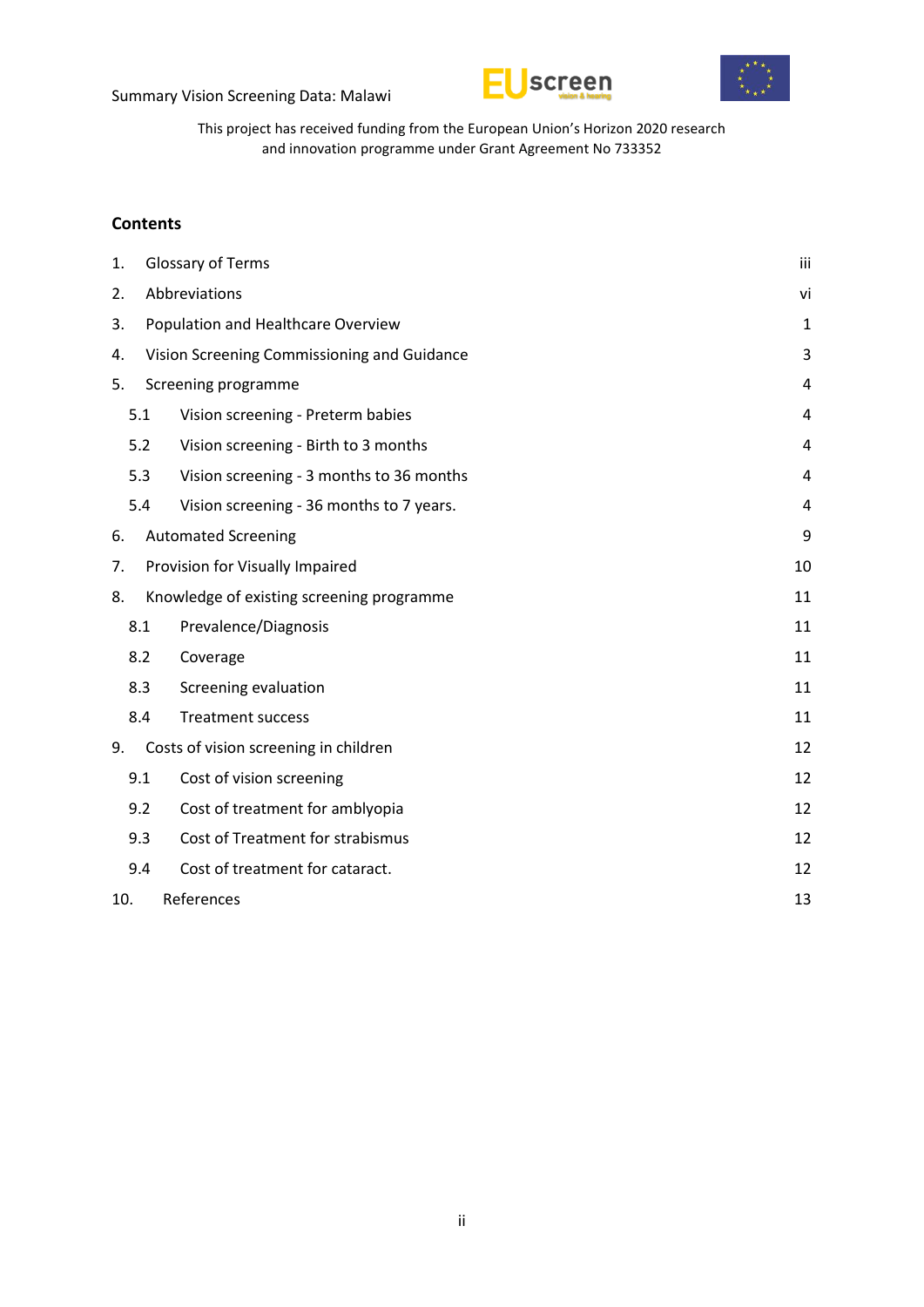



<span id="page-2-0"></span>Glossary of Terms

| <b>Abnormal test</b><br>result                     | A test result where a normal "pass" response could not be<br>detected under good conditions. The result on screening<br>equipment may indicate "no response," "fail," or "refer."                                                                                                                                                                                                                                                                                                                                               |  |  |  |  |
|----------------------------------------------------|---------------------------------------------------------------------------------------------------------------------------------------------------------------------------------------------------------------------------------------------------------------------------------------------------------------------------------------------------------------------------------------------------------------------------------------------------------------------------------------------------------------------------------|--|--|--|--|
| <b>Attendance rate</b>                             | The proportion of all those invited for screening that are tested<br>and receive a result:<br>Invited for screening includes all those that are offered the<br>screening test.<br>Tested and receive a result could be a "pass" or "referral to<br>diagnostic assessment".<br>Attendance rate provides information on the willingness of families<br>to participate in screening.                                                                                                                                               |  |  |  |  |
| <b>Compliance with</b><br>referral<br>(percentage) | The percentage of those who are referred from screening to a<br>diagnostic assessment that actually attend the diagnostic<br>assessment.<br>Percentage of compliance provides information on the willingness<br>of families to attend the diagnostic assessment after referral from<br>screening.                                                                                                                                                                                                                               |  |  |  |  |
| Coverage                                           | The proportion of those eligible for screening that are tested and<br>receive a result:<br>Eligible for screening includes those within the population<br>that are covered under the screening or health care<br>programme.<br>Tested and receive a result could be a "pass" or "refer to<br>diagnostic assessment".<br>Factors such as being offered screening, willingness to participate,<br>missed screening, ability to complete the screen, and ability to<br>document the screening results will influence the coverage. |  |  |  |  |
| <b>False negatives</b>                             | The percentage of children with a visual deficit (defined by the<br>target condition) that receive a result of "pass" during screening.<br>Example: If 100 children with visual deficit are screened, and 1<br>child passes the screening, the percentage of false negatives is 1%.                                                                                                                                                                                                                                             |  |  |  |  |
| <b>False positives</b>                             | The percentage of children with normal vision that are referred<br>from screening to a diagnostic assessment.                                                                                                                                                                                                                                                                                                                                                                                                                   |  |  |  |  |
| <b>Guidelines</b>                                  | Recommendations or instructions provided by an authoritative<br>body on the practice of screening in the country or region.                                                                                                                                                                                                                                                                                                                                                                                                     |  |  |  |  |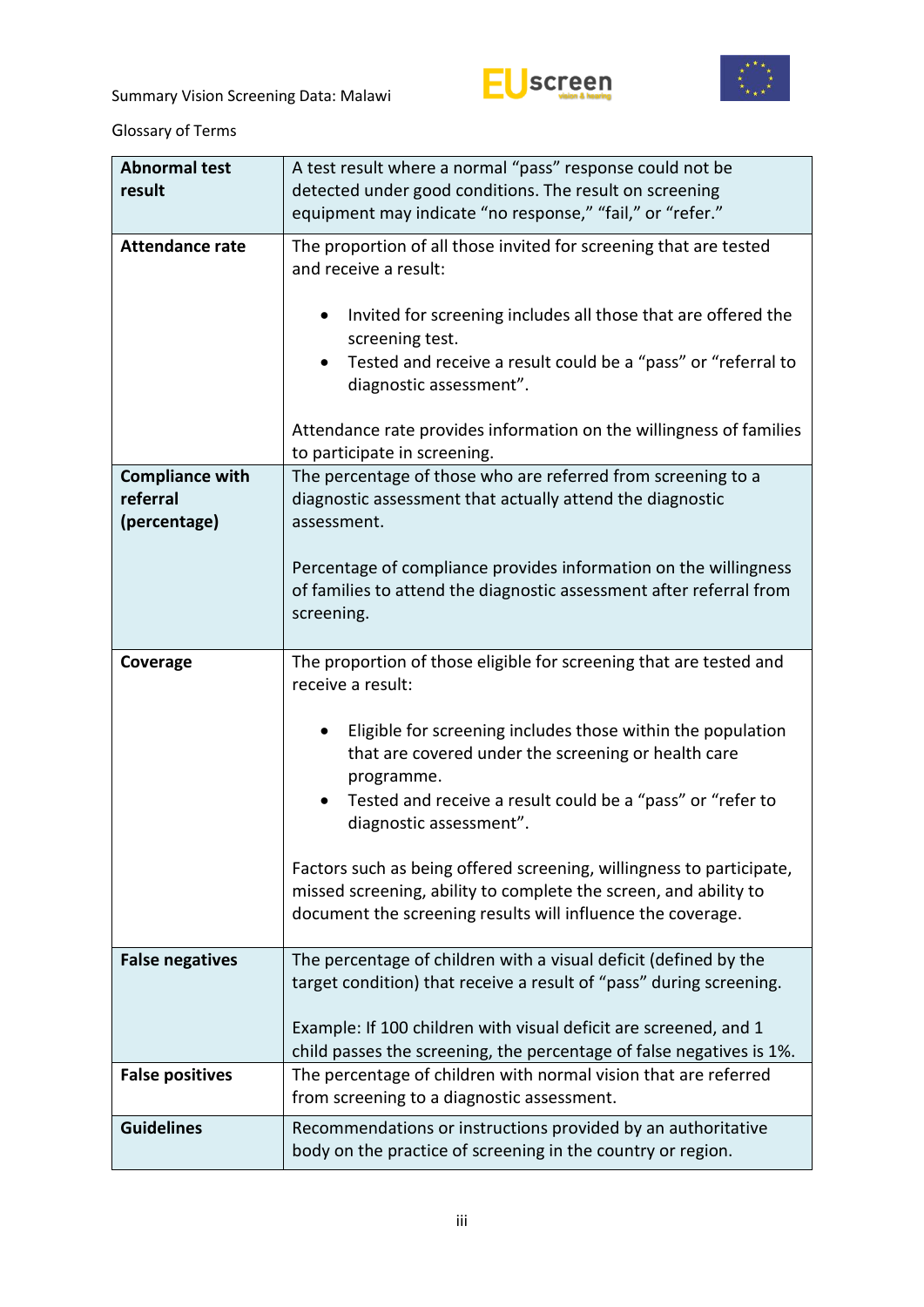



| <b>Vision screening</b><br>professional | A person qualified to perform vision screening, according to the<br>practice in the country or region.                                                                                                          |  |  |  |  |  |
|-----------------------------------------|-----------------------------------------------------------------------------------------------------------------------------------------------------------------------------------------------------------------|--|--|--|--|--|
| <b>Inconclusive test</b><br>result      | A test result where a normal "pass" response could not be<br>detected due to poor test conditions or poor cooperation of the<br>child.                                                                          |  |  |  |  |  |
| <b>Invited for</b><br>screening         | Infants/children and their families who are offered screening.                                                                                                                                                  |  |  |  |  |  |
| <b>Outcome of vision</b><br>screening   | An indication of the effectiveness or performance of screening,<br>such as a measurement of coverage rate, referral rate, number of<br>children detected, etc.                                                  |  |  |  |  |  |
| <b>Untreated</b><br>amblyopia           | Those children who have not received treatment for amblyopia<br>due to missed screening or missed follow-up appointment.                                                                                        |  |  |  |  |  |
| <b>Persistent</b><br>amblyopia          | Amblyopia that is missed by screening, or present after the child<br>has received treatment.                                                                                                                    |  |  |  |  |  |
| <b>Positive predictive</b><br>value     | The percentage of children referred from screening who have a<br>confirmed vision loss.                                                                                                                         |  |  |  |  |  |
|                                         | For example, if 100 babies are referred from screening for<br>diagnostic assessment and 10 have normal vision and 90 have a<br>confirmed visual defect, the positive predictive value would be<br>90%.          |  |  |  |  |  |
| <b>Prevalence</b>                       | The percentage or number of individuals with a specific disease or<br>condition. Prevalence can either be expressed as a percentage or<br>as a number out of 1000 individuals within the same demographic.      |  |  |  |  |  |
| Programme                               | An organised system for screening, which could be based<br>nationally, regionally or locally.                                                                                                                   |  |  |  |  |  |
| Protocol                                | Documented procedure or sequence for screening, which could<br>include which tests are performed, when tests are performed,<br>procedures for passing and referring, and so forth.                              |  |  |  |  |  |
| <b>Quality assurance</b>                | A method for checking and ensuring that screening is functioning<br>adequately and meeting set goals and benchmarks.                                                                                            |  |  |  |  |  |
| Referral criteria                       | A pre-determined cut-off boundary for when achild should be re-<br>tested or seen for a diagnostic assessment.                                                                                                  |  |  |  |  |  |
| <b>Risk babies / Babies</b><br>at-risk  | All infants that are considered to be at-risk or have risk-factors for<br>vision defects/ophthalmic pathology according to the screening<br>programme.                                                          |  |  |  |  |  |
|                                         | Two common risk factors are admission to the neonatal-intensive<br>care unit (NICU) or born prematurely. However, other risk factors<br>for visual defects may also be indicated in the screening<br>programme. |  |  |  |  |  |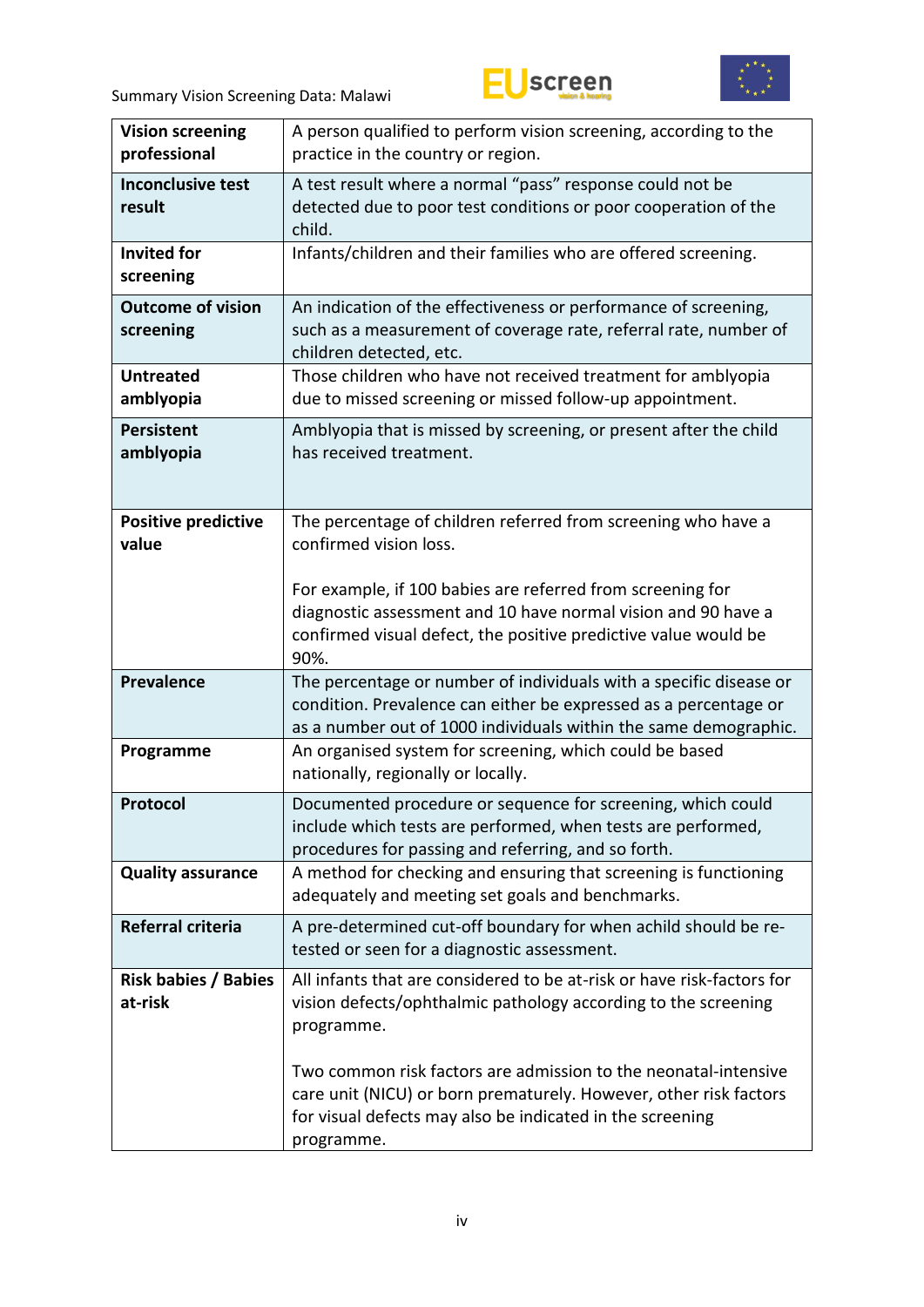



| <b>Sensitivity</b>      | The percentage of children with visual defects that are identified<br>via the screening programme.<br>For example, if 100 babies with visual defects are tested, and 98 of<br>these babies are referred for diagnostic assessment and 2 pass the<br>screening, the sensitivity is 98%. |
|-------------------------|----------------------------------------------------------------------------------------------------------------------------------------------------------------------------------------------------------------------------------------------------------------------------------------|
| <b>Specificity</b>      | The percentage of children with normal vision that pass the<br>screening.<br>For example, if 100 babies with normal vision are tested, and 10 of<br>these babies are referred for diagnostic assessment and 90 pass the<br>screening, the specificity is 90%.                          |
| <b>Target condition</b> | The visual defect you are aiming to detect via the screening<br>programme.                                                                                                                                                                                                             |
| Well, healthy<br>babies | Infants who are not admitted into the NICU or born prematurely<br>(born after a gestation period of less than 37 weeks).                                                                                                                                                               |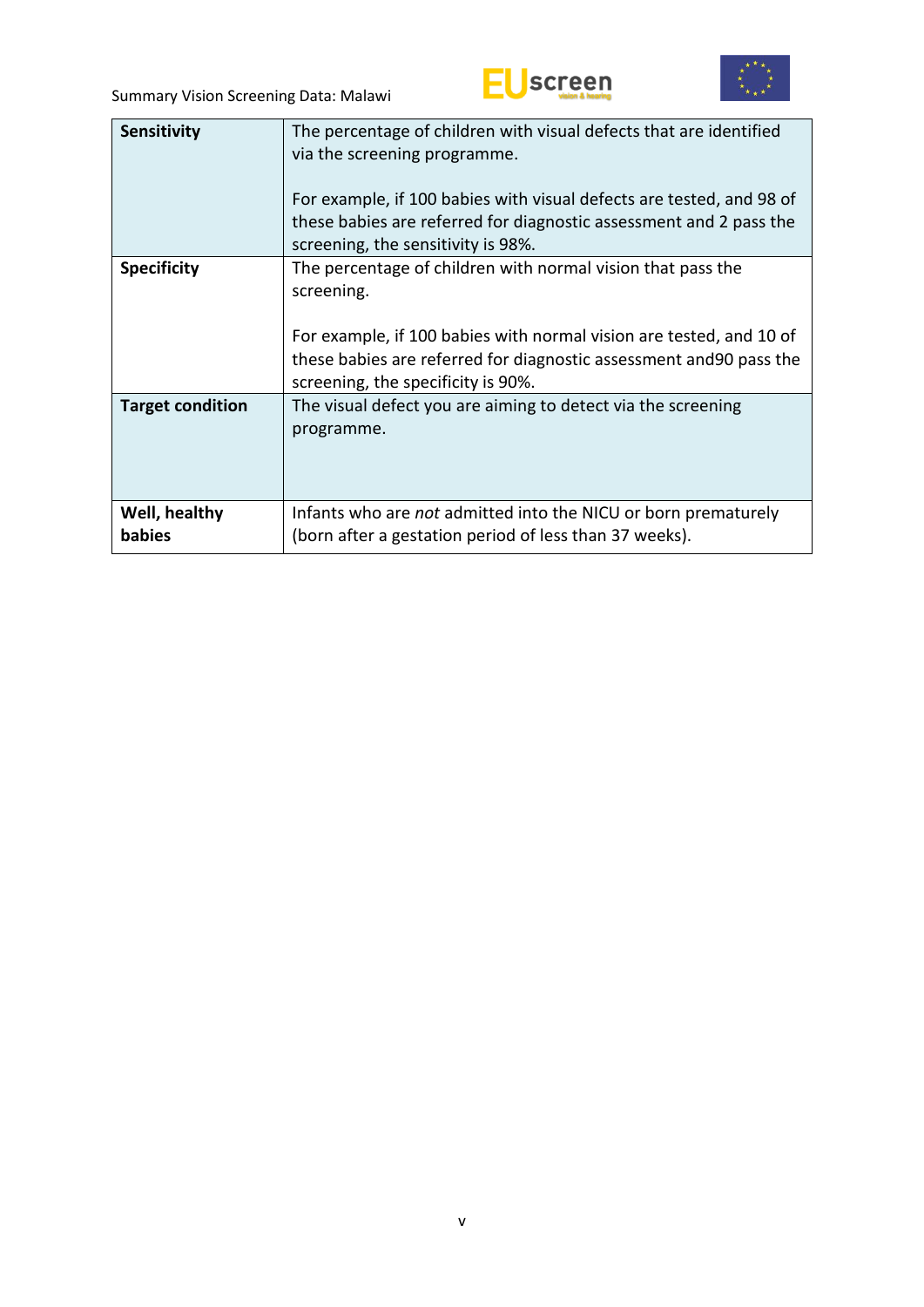![](_page_5_Picture_1.jpeg)

![](_page_5_Picture_2.jpeg)

#### <span id="page-5-0"></span>**1. Abbreviations**

**ACT**: Alternating Cover Test

- **BCVA**: Best Corrected Visual Acuity
- **CT**: Cover Test
- **EI**: Eye Inspection
- **EM**: Eye Motility
- **Fix**: Fixation
- **GDP**: Gross Domestic Product
- **Hir**: Hirschberg test
- **NICU**: Neonatal-intensive care unit
- **PM**: Pursuit Movements
- **PPP**: Purchasing Power Parity
- **PR**: Pupillary Reflexes
- **RE:** Retinal Examination
- **RR**: Red Reflex Testing
- **VA**: Visual Acuity
- **WHO**: Word Health Organisation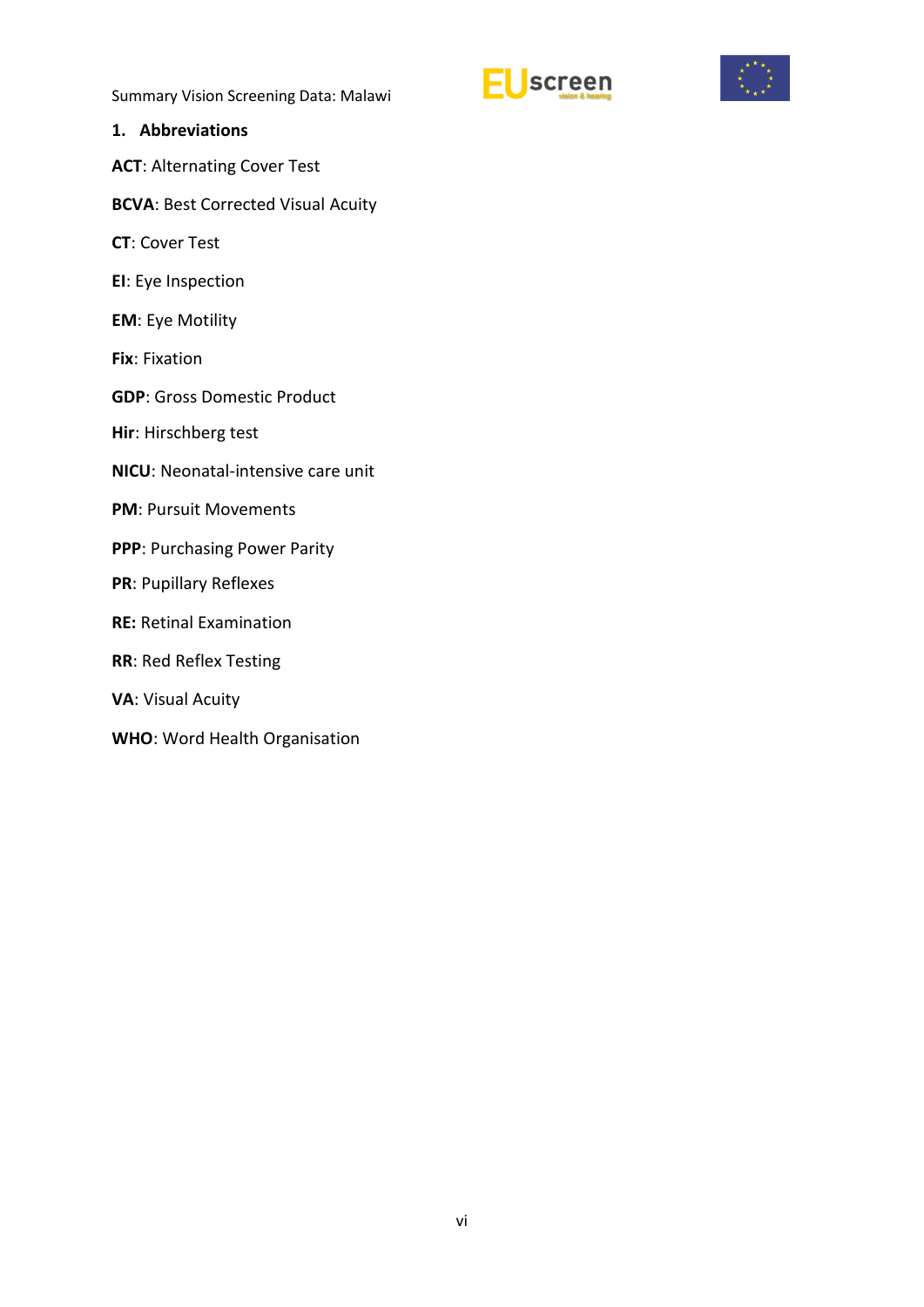![](_page_6_Picture_1.jpeg)

![](_page_6_Picture_2.jpeg)

#### <span id="page-6-0"></span>**2. Population and Healthcare Overview**

The population of Malawi is estimated as 18,622,104 (World Bank, 2018a) and birth rate estimated at 37 births/1,000 population in 2016 (World Bank, 2018b). The change in population and birth rate from 1960 to 2017 is shown in Figure 1, graphs A and B respectively.

Malawi had a reported population density of 197.52 people per square kilometre in 2017 and this has risen from 39.25 people per square kilometre in 1961 (World Bank, 2018c). Infant mortality in 2017 was estimated at 38.5 deaths/1,000 live births in total (World Bank, 2018d).

The average life expectancy in Malawi is estimated at 63.22 years (World Bank, 2018e), with a death rate of 7.28 deaths/1,000 population in 2016 (World Bank, 2018f). Malawi has a gross national income per capita (PPP int. \$, 2013) of \$750 (WHO, 2016). The estimated total expenditure on health per capita in 2014 was \$93 (Intl \$) and the total expenditure on health in 2014 as percentage of GDP was 11.4% (WHO, 2016).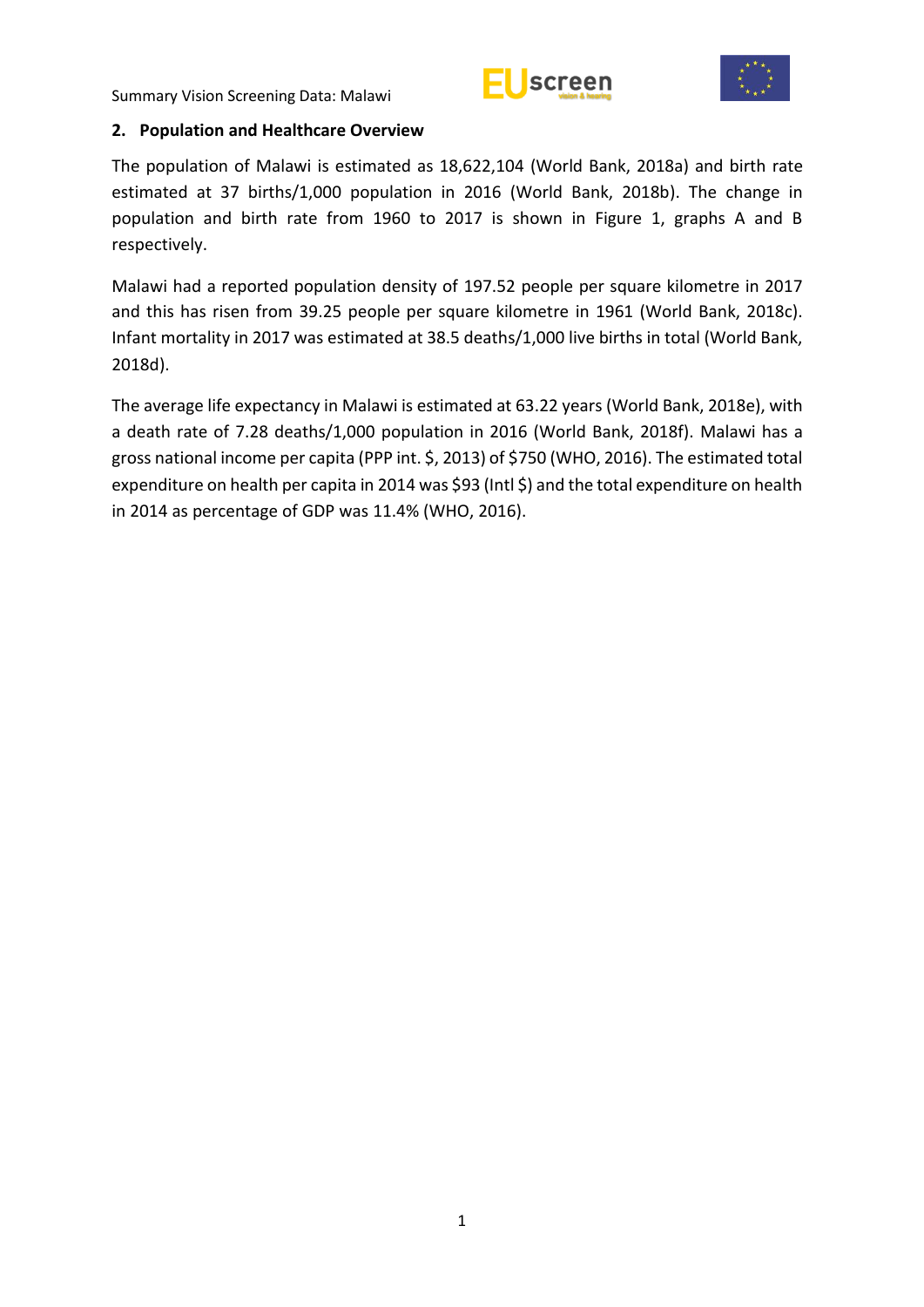![](_page_7_Picture_1.jpeg)

![](_page_7_Picture_2.jpeg)

*Figure 1: Change in the Total Population and Birth Rate in Malawi between 1960 and 2017*

![](_page_7_Figure_4.jpeg)

*Source: Information sourced from World Bank (2018)*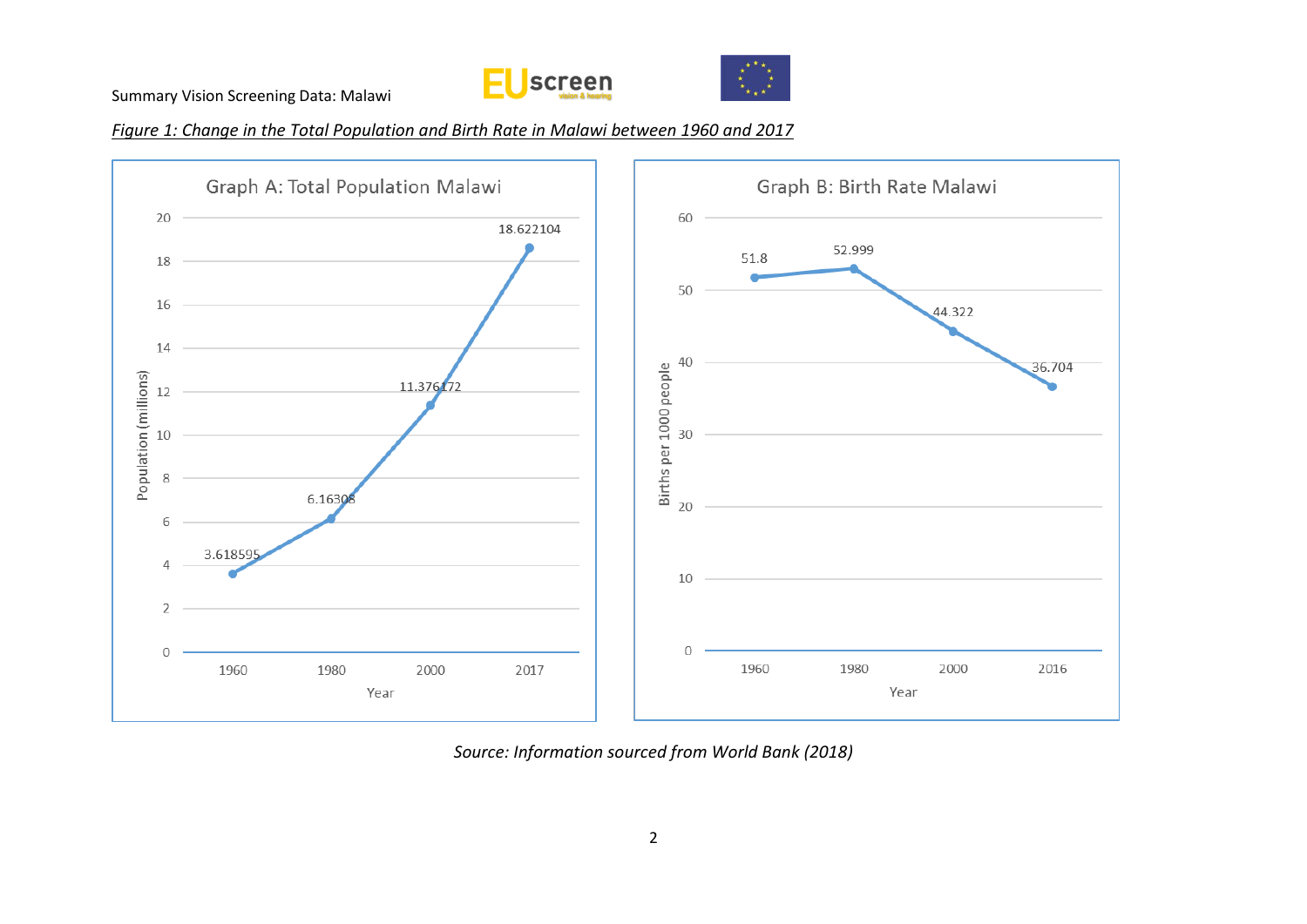![](_page_8_Picture_1.jpeg)

![](_page_8_Picture_2.jpeg)

#### <span id="page-8-0"></span>**3. Vision Screening Commissioning and Guidance**

The vision screening programme began in 2016, but only in the southern region of Malawi. Vision screening takes place in hospitals, private clinics and schools and is funded by the Ministry of Health. It is conducted by optometrists, ophthalmology residents and ophthalmologists. It is estimated that there are 30 vision screening professionals per million population. Nurses and teachers are listed as general professionals that do not screen, but could do so with additional training. However, there is no specific training available to perform vision screening.

Vision screening is not embedded into a general preventative child healthcare screening system. The current provision in the region described (Southern region) is decided upon by a paediatric ophthalmologist.

The vision screening programme has not changed since its implementation and there are no guidelines for vision screening. There are no methods for quality monitoring, imposed by the government and no information is collected concerning the vision screening programme. There has been no research conducted into the clinical or cost-effectiveness of vision screening in Malawi.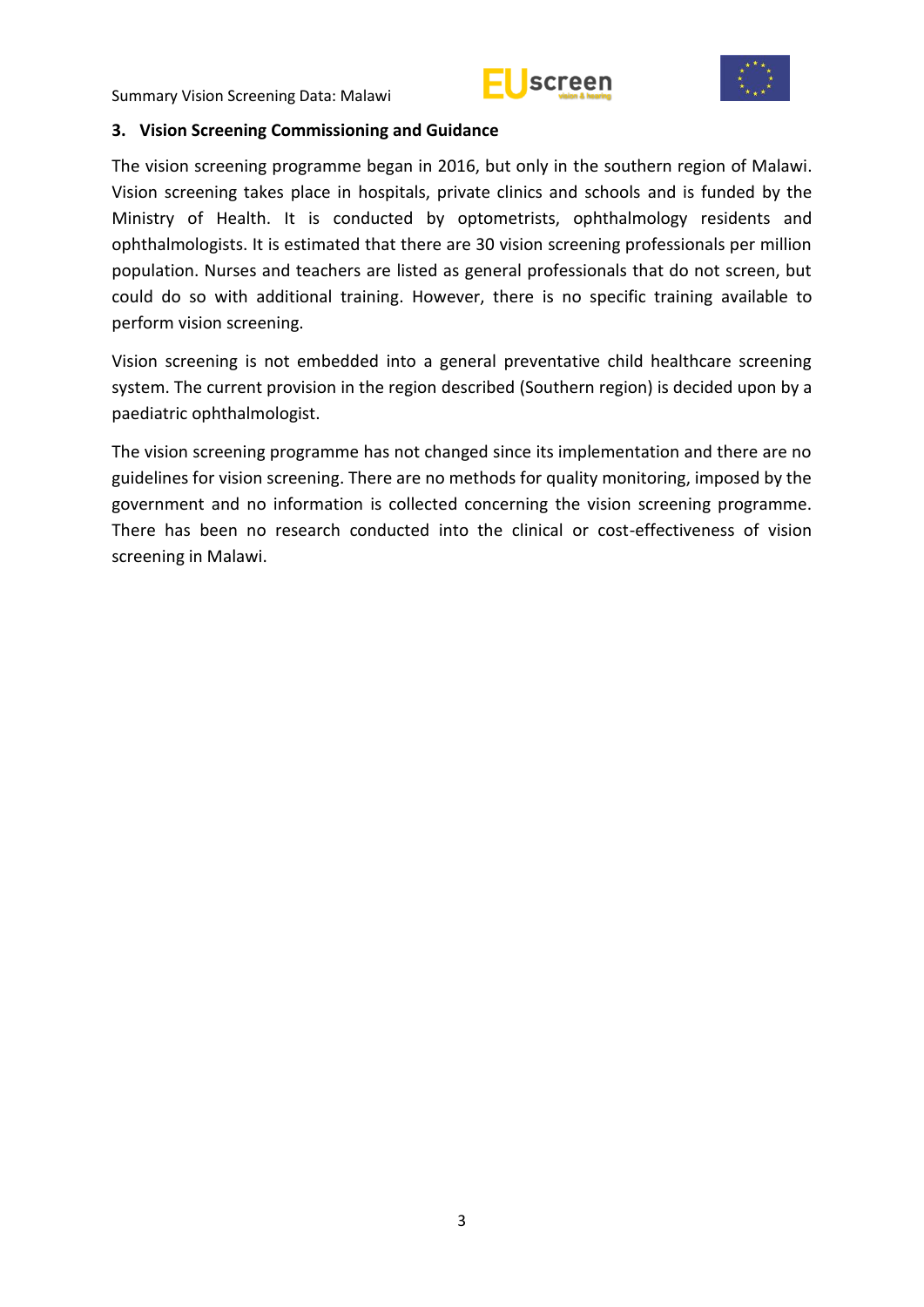![](_page_9_Picture_1.jpeg)

![](_page_9_Picture_2.jpeg)

#### <span id="page-9-0"></span>**4. Screening programme**

In Malawi, the target condition screened for by vision screening is amblyopia. The health care professionals delivering vision screening, venue for screening and tests used vary depending on the age of the child as shown in Tables 1, 2 and 3 respectively. Specific details of the screening offered within each age group are described more fully in sections 5.1 to 5.4 below.

# <span id="page-9-1"></span>*5.1 Vision screening - Preterm babies*

Preterm babies up to the age of 3 months are screened by a paediatric ophthalmologist. There is no established location of this vision screening, some take place in the eye department of a hospital but ideally it is completed in neonatal units, kangaroo units and under five units. Screening is carried out in babies born with birth weight of less than 1.5kgs. Once in the system, babies would be followed up using the ROP protocol. The tests conducted at this age include eye inspection, fixation, red reflex testing, eye motility, Hirschberg test, retinal examination, pursuit movements and pupillary reflexes.

# <span id="page-9-2"></span>*5.2 Vision screening - Birth to 3 months*

Well, healthy babies up to the age of 3 months are screened by either a paediatrician or an ophthalmologist in a hospital or a private clinic at birth and 3 months of age. The tests conducted at this age include eye inspection and red reflex testing. Babies are referred for further diagnostic examination after 1 abnormal test result or 2 inconclusive test results.

## <span id="page-9-3"></span>*5.3 Vision screening - 3 months to 36 months*

Infants aged from 3 to 36 months of age are screened by an ophthalmologist in a hospital, preferably at 3 years of age, but this may vary. The vision screening tests conducted at this age include eye inspection, fixation, red reflex testing, eye motility, Hirschberg test retinal examination, pupillary reflexes, cover test and alternate cover test. There is no structured sequence to these tests. Infants are referred for further diagnostic examination after 1 abnormal test result or 2 inconclusive test results.

## <span id="page-9-4"></span>*5.4 Vision screening - 36 months to 7 years.*

Children aged from 36 months up to 7 years of age are screened by an ophthalmologist or an optometrist (visual acuity only) in either a hospital or school. The tests conducted at this age include eye inspection, fixation, red reflex testing, eye motility, Hirschberg test, pupillary reflexes, cover test, alternate cover test and visual acuity measurement. There is no structured sequence to these tests. Infants are referred for further diagnostic examination after 1 abnormal test result or 2 inconclusive test results.

Visual acuity is measured for the first time, usually, at the age of 6-7 years. It is not known when this test is conducted again. The optotype used is Snellen chart. The referral criteria are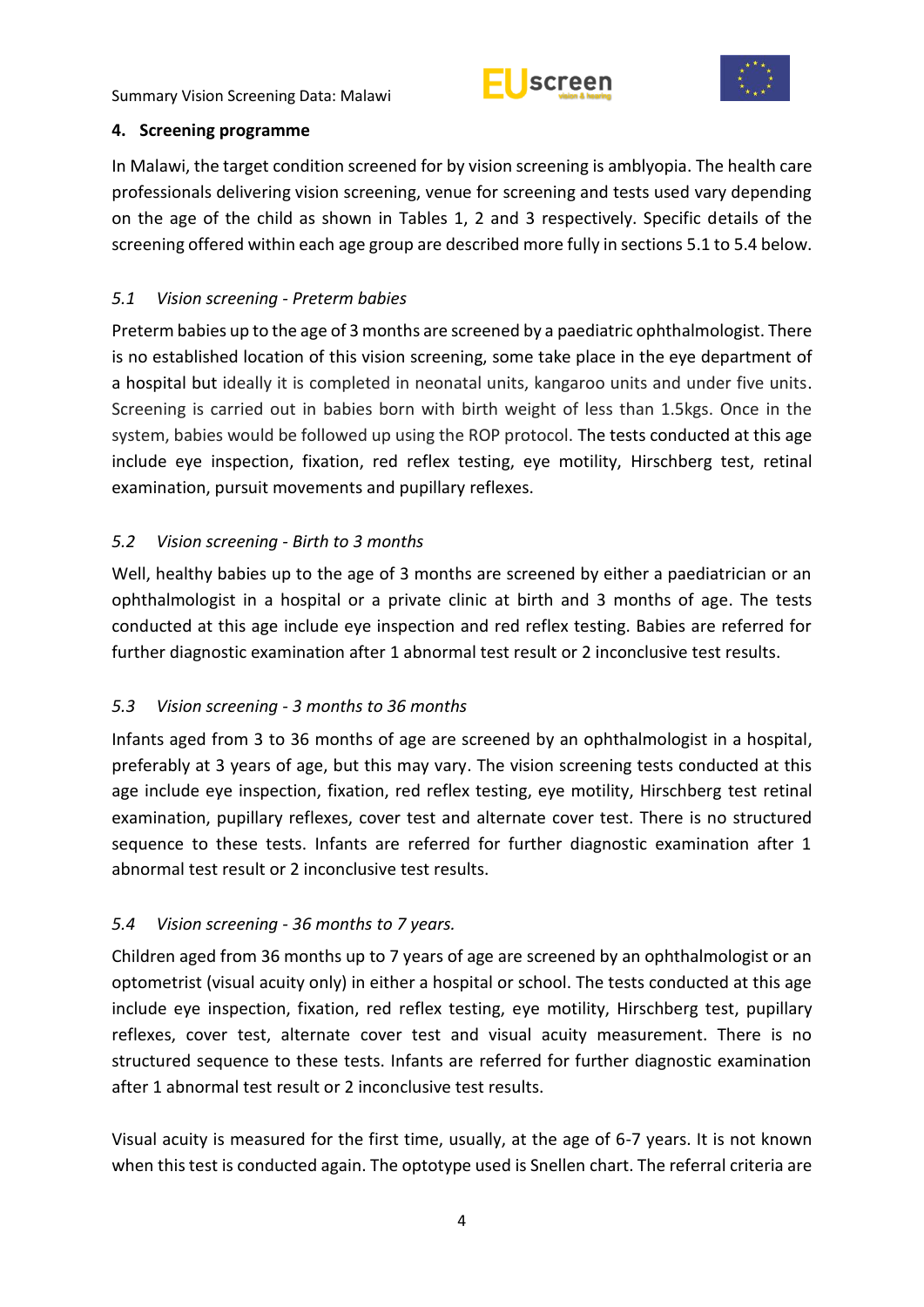![](_page_10_Picture_1.jpeg)

![](_page_10_Picture_2.jpeg)

stated as two-line of difference or a visual acuity of less than 6/9 Snellen (0.2 logMAR, 0.6 decimal). Visual acuity is repeated, before referral for further diagnostic examination, if there is one-line difference or a visual acuity of less than 6/9 Snellen.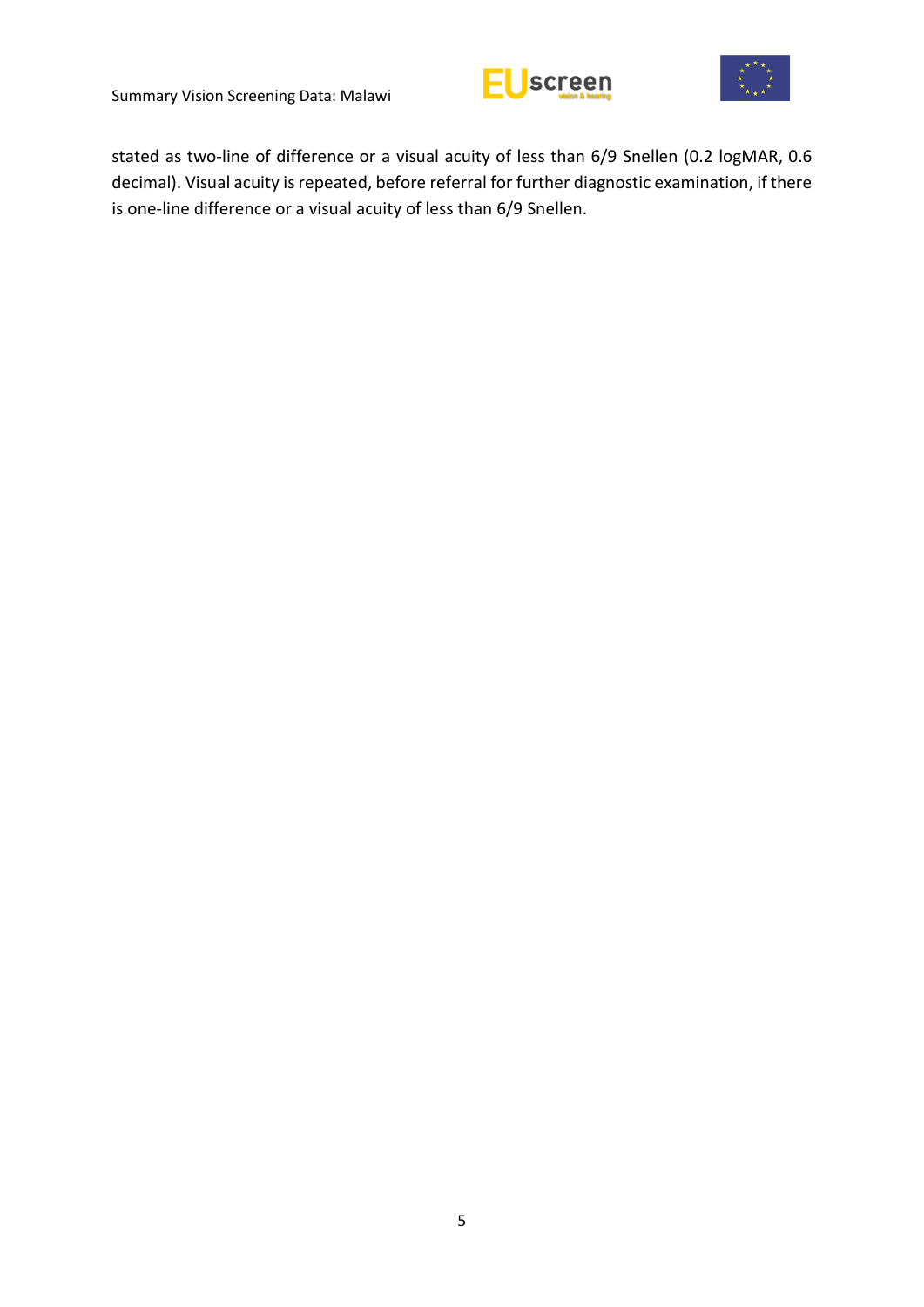![](_page_11_Picture_1.jpeg)

![](_page_11_Picture_2.jpeg)

**Table 1:** Healthcare professionals who conduct vision screening in each age group

| Table 1        | Paediatric<br>Ophthalmologist | Ophthalmologist | Paediatrician  | Optometrist    |
|----------------|-------------------------------|-----------------|----------------|----------------|
| Preterm babies | $\checkmark$                  | $\pmb{\times}$  | $\pmb{\times}$ | $\pmb{\times}$ |
| 0 to 3 months  | $\pmb{\times}$                | ✓               | $\checkmark$   | $\pmb{\times}$ |
| 3 to 36 months | $\pmb{\times}$                | $\checkmark$    | $\pmb{\times}$ | $\pmb{\times}$ |
| 3 to 7 years   | $\pmb{\times}$                | $\checkmark$    | $\pmb{\times}$ | $\checkmark$   |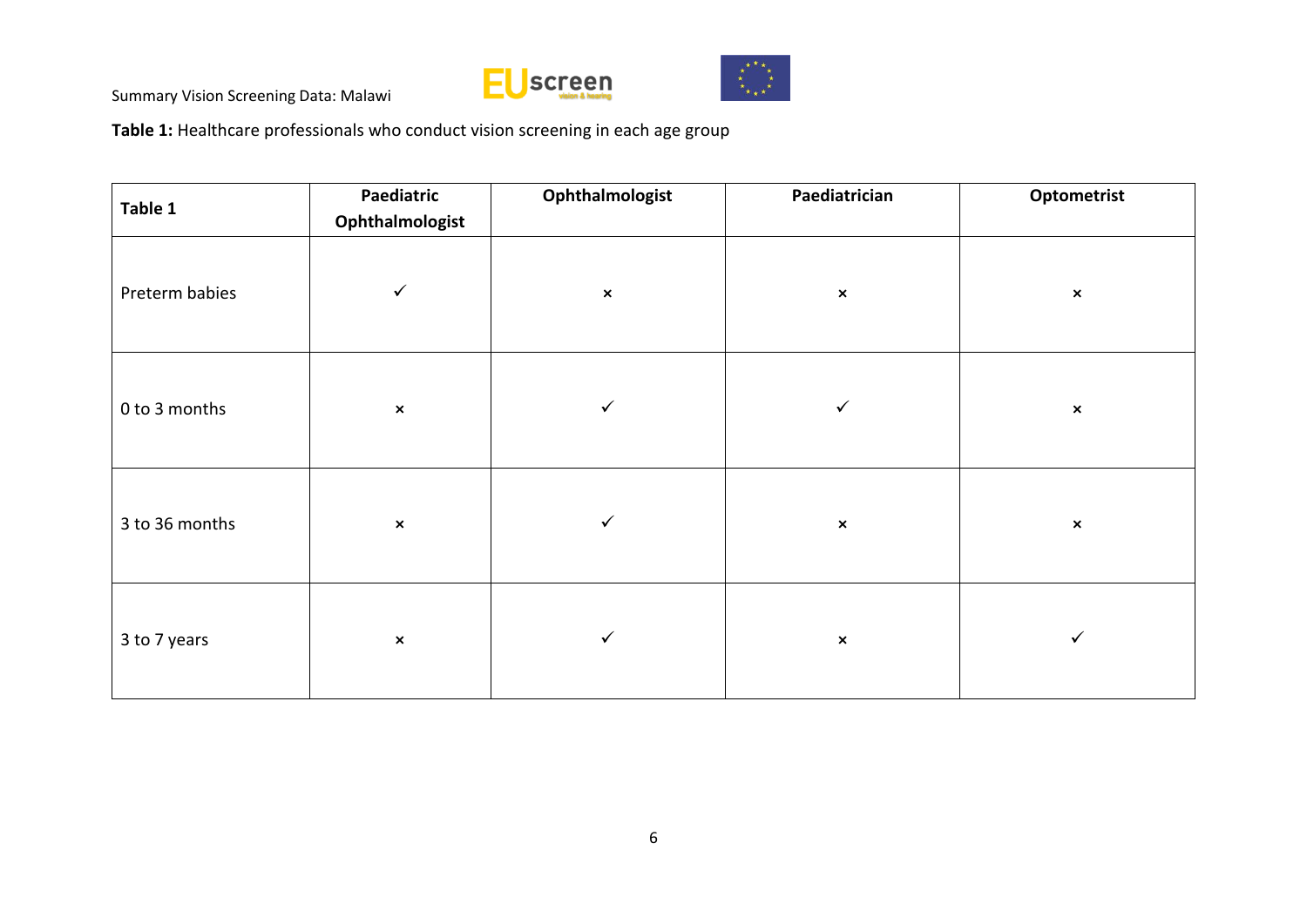![](_page_12_Picture_0.jpeg)

![](_page_12_Picture_1.jpeg)

**Table 2:** Vision screening tests used in vision screening for each age group

| Table 2                            | E1             | EM             | <b>Fix</b>     | <b>RR</b>    | Hir                       | <b>RE</b>      | <b>PM</b>      | <b>PR</b>      | <b>CT</b>                 | <b>ACT</b>   | <b>VA</b>                 |
|------------------------------------|----------------|----------------|----------------|--------------|---------------------------|----------------|----------------|----------------|---------------------------|--------------|---------------------------|
| Preterm<br>babies                  | $\checkmark$   | $\checkmark$   | $\checkmark$   | $\checkmark$ | $\checkmark$              | $\checkmark$   | $\checkmark$   | $\checkmark$   | $\boldsymbol{\mathsf{x}}$ | $\mathsf{x}$ | $\boldsymbol{\mathsf{x}}$ |
| 0 to 3 months                      | $\pmb{\times}$ | $\pmb{\times}$ | $\pmb{\times}$ | $\checkmark$ | $\boldsymbol{\mathsf{x}}$ | $\pmb{\times}$ | $\pmb{\times}$ | $\pmb{\times}$ | $\boldsymbol{\mathsf{x}}$ | $\mathsf{x}$ | $\boldsymbol{\mathsf{x}}$ |
| 36<br>$\mathbf{3}$<br>to<br>months | $\checkmark$   | $\checkmark$   | $\checkmark$   | $\checkmark$ | $\checkmark$              | $\checkmark$   | $\pmb{\times}$ | $\checkmark$   | $\checkmark$              | $\checkmark$ |                           |
| 3 to 7 years                       | $\checkmark$   | $\checkmark$   | $\checkmark$   | $\checkmark$ | $\checkmark$              | $\checkmark$   | $\pmb{\times}$ | $\checkmark$   | $\checkmark$              | $\checkmark$ |                           |

Key: ACT: Alternating Cover Test; CT: Cover Test; EI: Eye Inspection; EM: Eye; Motility; Fix: Fixation; Hir: Hirschberg; PM: Pursuit Movements; PR: Pupillary Reflexes; RE: Retinal Examination; RR: Red Reflex Testing; VA: Visual Acuity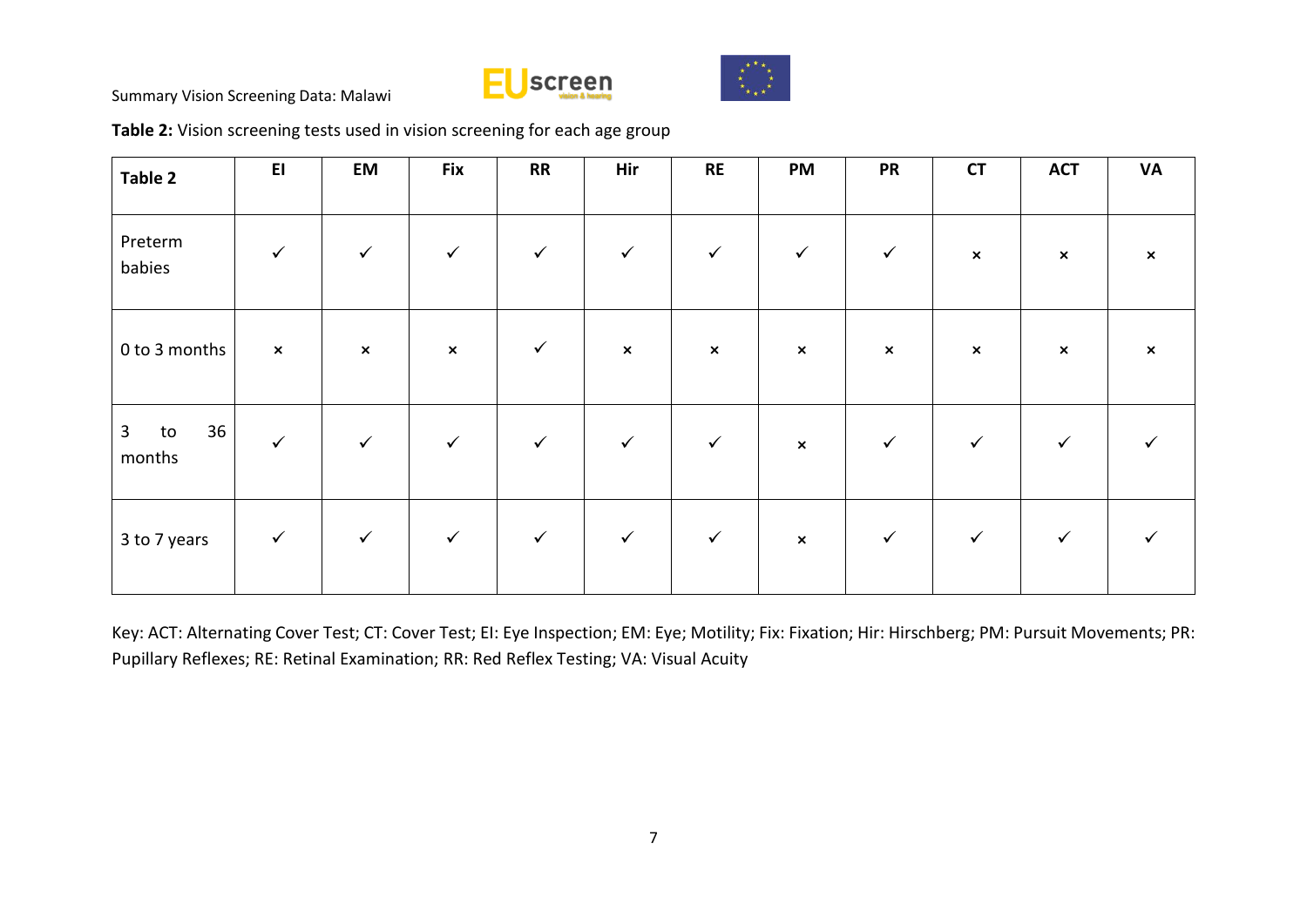![](_page_13_Picture_0.jpeg)

![](_page_13_Picture_1.jpeg)

**Table 3:** Location of vision screening for each age group

| Table 3        | <b>Private Clinic</b> | Hospital     | <b>School</b>  |
|----------------|-----------------------|--------------|----------------|
| Preterm babies | $\checkmark$          | $\checkmark$ | $\pmb{\times}$ |
| 0 to 3 months  | ✓                     | $\checkmark$ | $\pmb{\times}$ |
| 3 to 36 months | $\pmb{\times}$        | $\checkmark$ | $\pmb{\times}$ |
| 3 to 7 years   | $\pmb{\times}$        | $\checkmark$ | $\checkmark$   |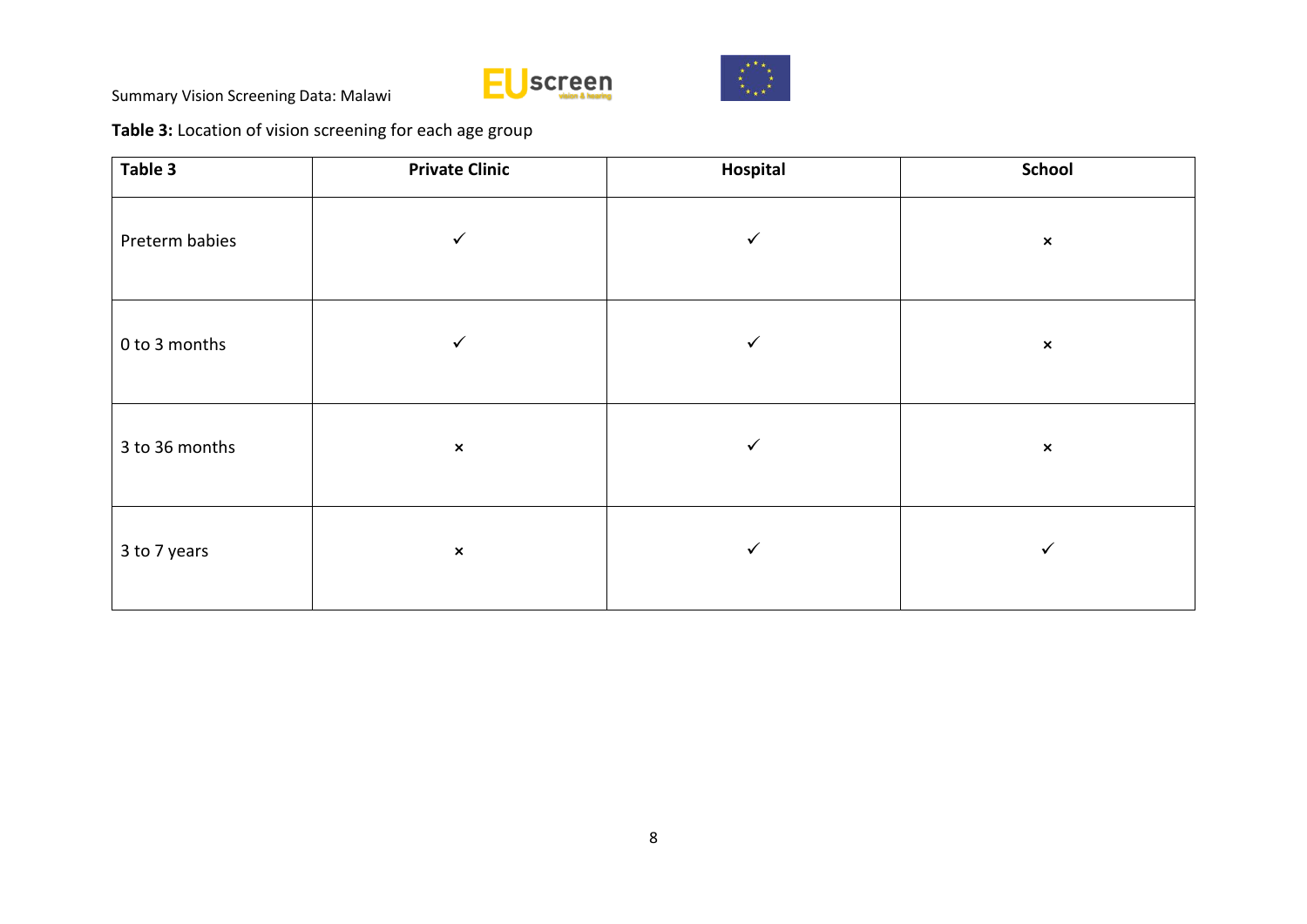![](_page_14_Picture_1.jpeg)

![](_page_14_Picture_2.jpeg)

#### <span id="page-14-0"></span>**5. Automated Screening**

Automated vision screening is achieved using handheld, portable devices designed to detect presence of refractive error in infants from 6 months of age. It provides objective results and is used to detect amblyopic risk factors. This differs from other methods used to screen children for amblyopia which focus on detection of the actual condition and the resulting visual loss. No automated vision screening is conducted in Malawi.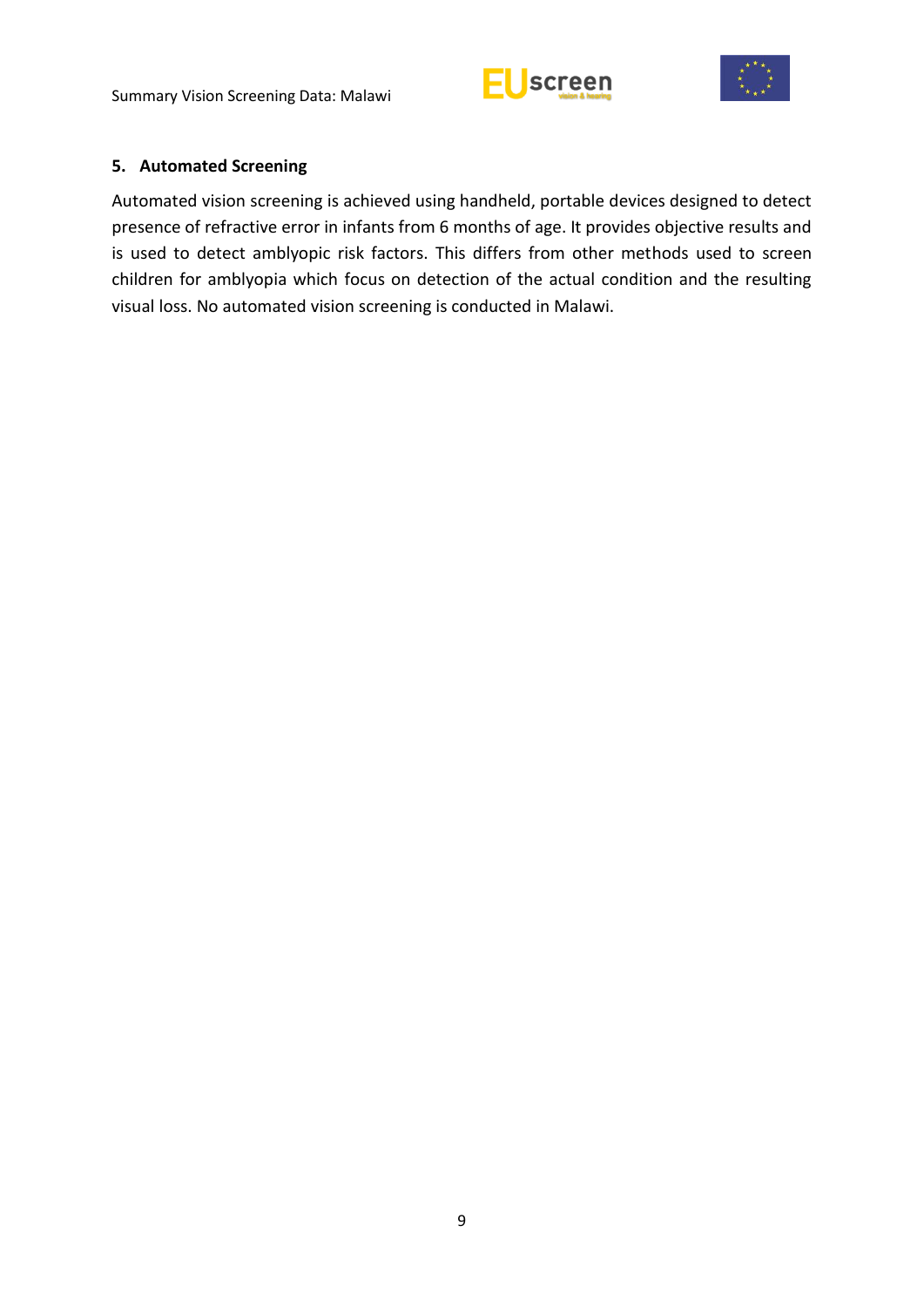![](_page_15_Picture_1.jpeg)

![](_page_15_Picture_2.jpeg)

### <span id="page-15-0"></span>**6. Provision for Visually Impaired**

In Malawi, there are 4 schools for blind or severely visually impaired children. The costs per child for these schools is not known. There is limited care for visually impaired children who require specially support, whilst attending regular primary school.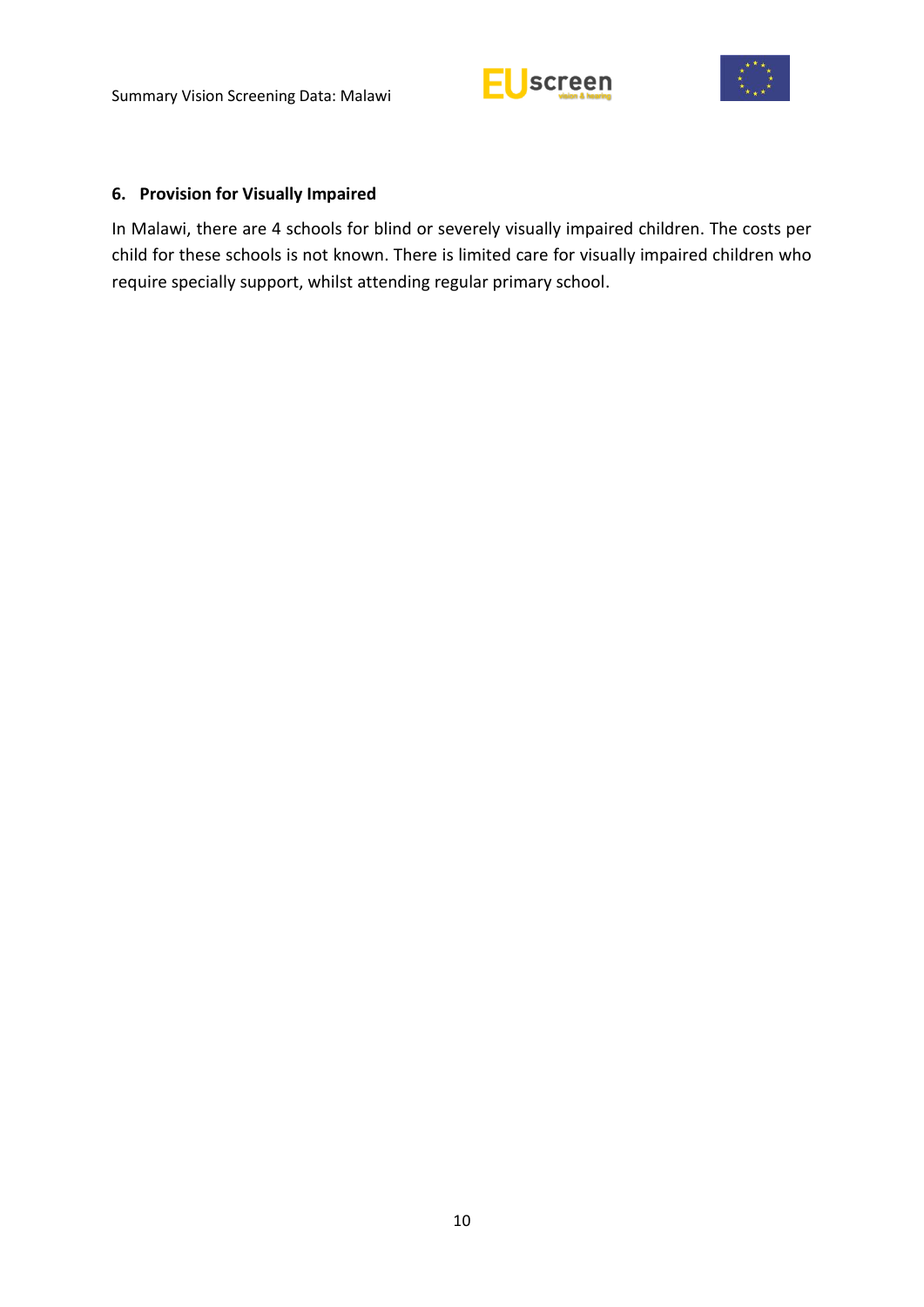![](_page_16_Picture_1.jpeg)

![](_page_16_Picture_2.jpeg)

# <span id="page-16-0"></span>**7. Knowledge of existing screening programme**

## <span id="page-16-1"></span>*8.1 Prevalence/Diagnosis*

There is no data available concerning the prevalence of amblyopia, strabismus or congenital cataract.

# <span id="page-16-2"></span>*8.2 Coverage*

The percentage of children who are invited for vision screening is not known. It is not known who invites children for vision screening, or how this is done. The coverage of vision screening is estimated as 1% and attendance of these invited children to vision screening is estimated at less than 10%.

# <span id="page-16-3"></span>*8.3 Screening evaluation*

The number of false negative referrals and false positive referrals is not known. However, it is estimated that the positive predictive value of a 'refer' result is 60%, the sensitivity of vision screening is 0.95 and the specificity of vision screening is 0.90.

# <span id="page-16-4"></span>*8.4 Treatment success*

Optometrists and ophthalmologists are the only professionals that prescribe glasses to children under the age of 7 years. Other treatment options include patching and cataract surgery. Not all eligible children are treated due to payment problems relating to families having to pay for glasses.

The percentage of children treated for amblyopia or strabismus is not known. It is estimated that within the total population, 400 patients are treated for congenital cataract per year. There is no documentation or registration of noncompliance with a referral after an abnormal screening test result and compliance with a referral is not known.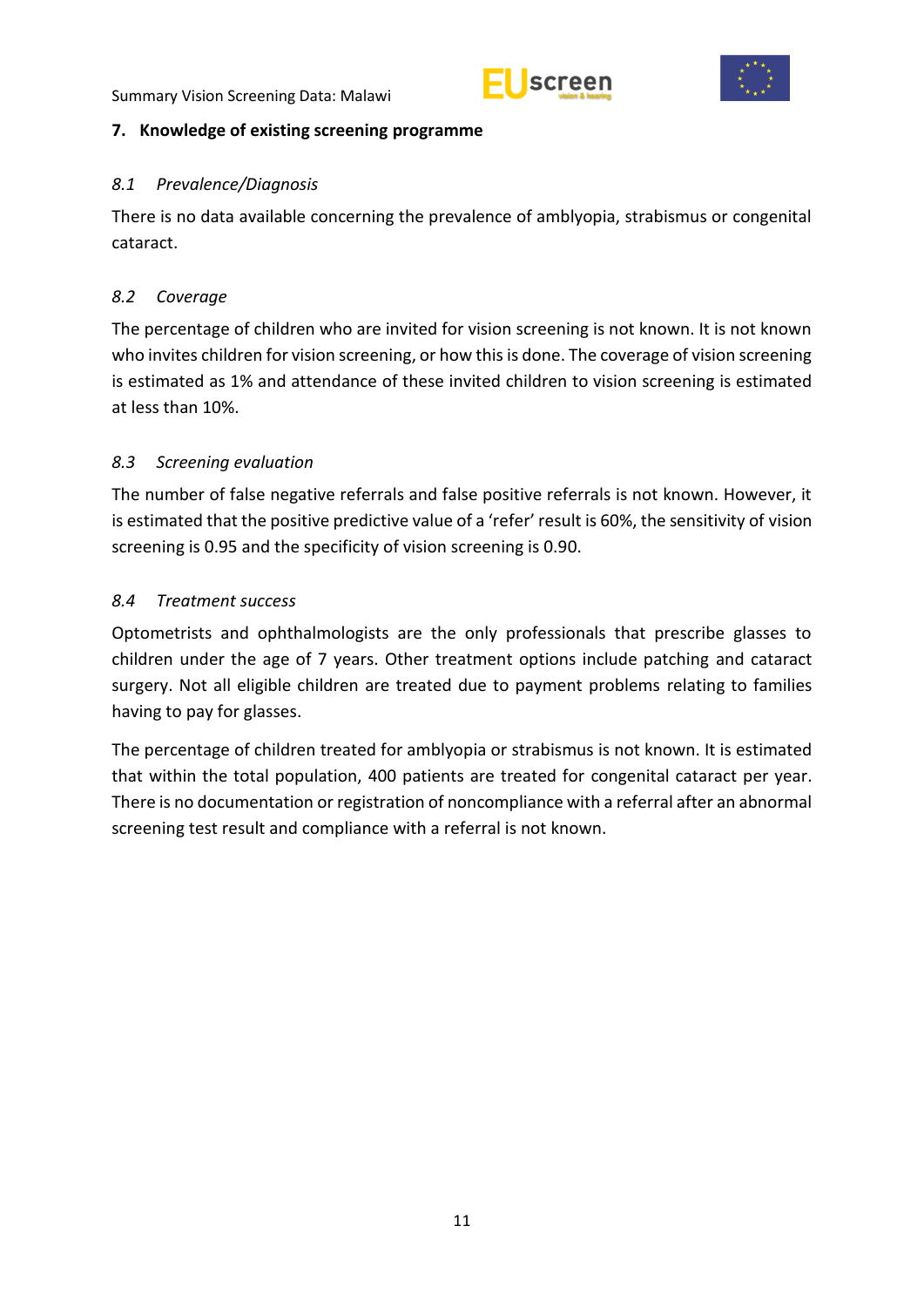![](_page_17_Picture_1.jpeg)

![](_page_17_Picture_2.jpeg)

## <span id="page-17-0"></span>**8. Costs of vision screening in children**

## <span id="page-17-1"></span>*9.1 Cost of vision screening*

The salary costs for vision screening professionals ranges from \$200 (176 Euros\*) for an optometrist, \$300 for an Ophthalmology resident and \$800 (705 Euros\*) for a young ophthalmologist per year, ranging from \$1.25 per hour to \$5.00 per hour (1.10 - 4.40 Euros\*). It is estimated that it costs \$4,000 (3523 Euros\*) to train general preventative child healthcare screening professionals, between leaving secondary education to qualification. The total screening costs for vision screening per year are estimated at \$500 (440 Euros\*) – which is \$2 (1.76 Euros\*) per child. However, coverage is low.

# <span id="page-17-2"></span>*9.2 Cost of treatment for amblyopia*

The estimated costs of treating typical patients with refractive amblyopia is \$80 (70 Euros\*) for the glasses only. The estimated costs of treating typical patients with strabismic amblyopia is \$100 (88 Euros\*).

## <span id="page-17-3"></span>*9.3 Cost of Treatment for strabismus*

The estimated costs for strabismus surgery including follow up is \$150 (132 Euros\*).

# <span id="page-17-4"></span>*9.4 Cost of treatment for cataract.*

The estimated costs for congenital cataract surgery, including follow up of deprivation amblyopia, is \$299 (263 Euros\*).

*\* All currency conversions as of 25.02.2019*